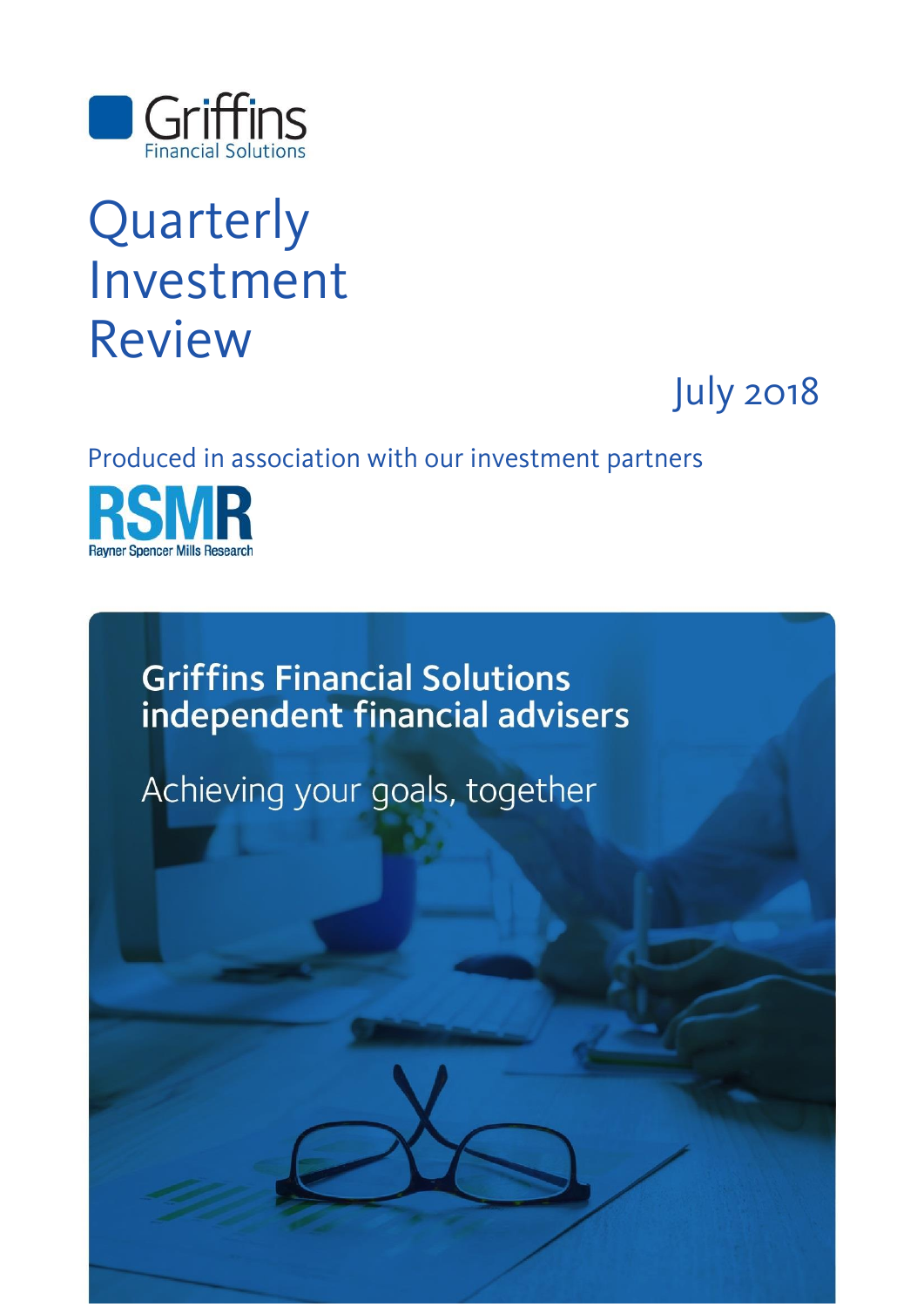#### **GENERAL ECONOMIC OVERVIEW – QUARTER TWO 2018**

The global economy continues to move forward at a steady pace with no immediate threat of recession on the horizon, but equally no real step forward on growth rates. The brakes have been put on this quarter because of the threat of trade wars, in the main between the US and China but also in Europe as the US seeks to battle with all the major trading blocks. Markets started to reflect this towards the end of the quarter as concerns have grown about the effects a potential trade war would have on the Chinese economy.

There are investors who doubt that global GDP numbers can move upwards from here, effectively meaning that global growth has peaked, but this has been countered somewhat by strong US economic data showing expansion allied to lower unemployment numbers. Tax cuts are beginning to have a positive effect but have yet to come through in any meaningful way in inflation numbers. Trade wars and tariff increases will undoubtedly put pressure on these statistics, but for the time being the US continues to pull the globe along with it. Perhaps the irony now is that investors are looking to China to provide stability in a market of uncertainty. China has started to shift slightly loosening some monetary policy conditions by cutting the reserve requirement ratio for commercial banks which may, if we see capital flight, feed through into a weaker currency. A currency war on top of a trade war would not be good for the global economy.

Arguably this is the biggest threat to global growth in the near term but there are other economic concerns which need to be evaluated. Politically the Italian elections saw a long negotiation before a coalition was formed and even now the political uncertainty still exists as the coalition includes the populist Five Star movement. Globally there are other political hot spots such as Colombia and Mexico which have both recently had elections, and even Germany where migrant issues may threaten the coalition.

Government and consumer debt are also at extended levels particularly in the US where consumer debt is higher than before the financial crisis. In the US the issuance of government debt to support tax cuts will be extensive which has to have longer term repercussions on the economy if inflation stays at such subdued levels. Although the consumer has not faced significant inflation they have also not seen wage rises and so have extended credit facilities to purchase goods. The majority of car sales in the West are now based on some form of lease for example. This may have peaked in some areas such as the UK where uncertainty is threatening consumer spending.

On a broader basis global economic growth continues to be positive, estimated to be around 4%, although in areas of uncertainty such as the UK it has fallen – natural fears over Brexit have eaten into consumer and corporate confidence. This has also had an effect in Europe where is has combined with the uncertainty over future action by the ECB in the reduction of QE and bond buying programmes after years of unconditional support. Some of the peripheral economies such as Greece and Turkey are still very fragile in economic terms.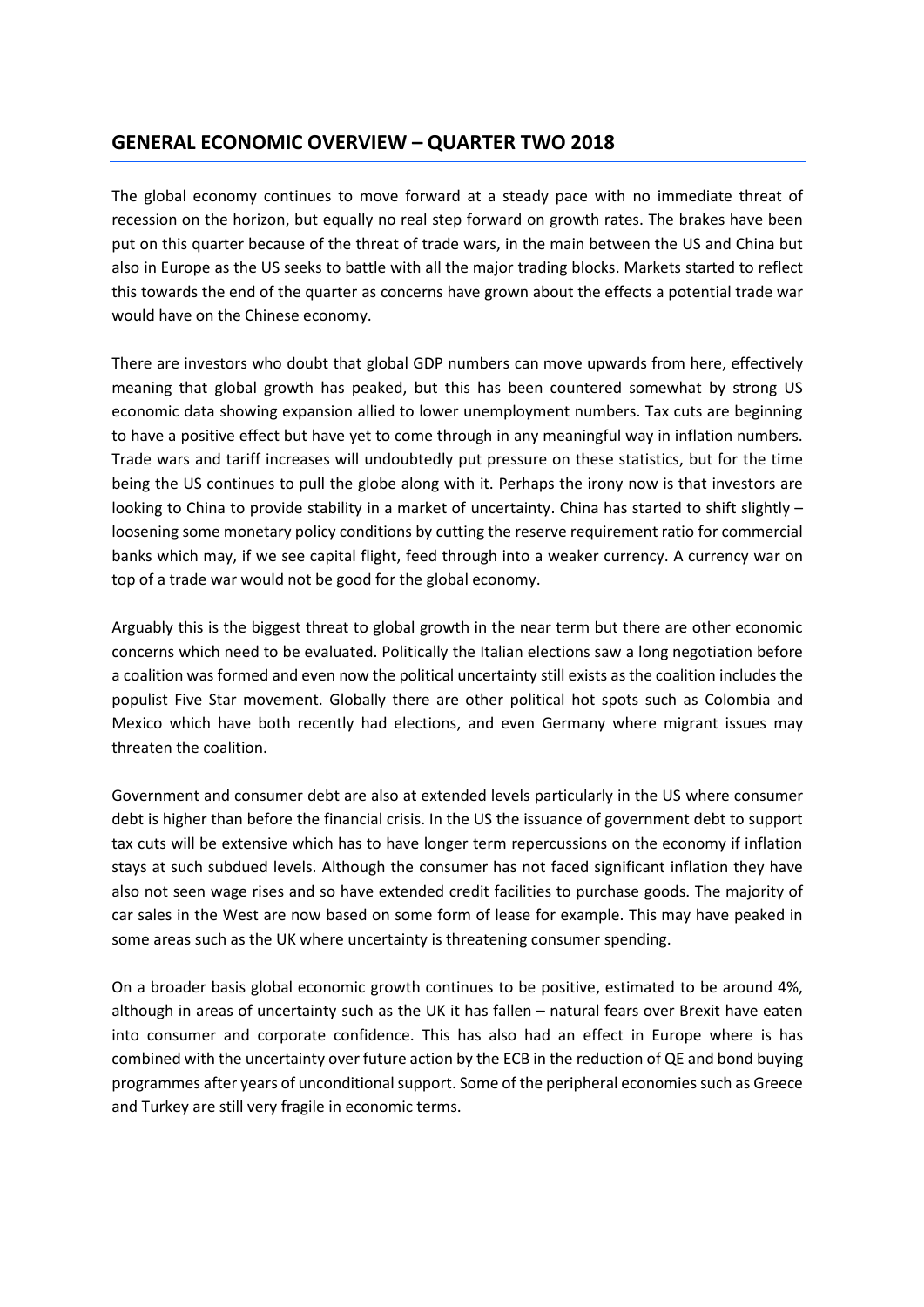#### **Equity Markets Overview**

The second quarter of 2018 has at least seen some confidence return to global stock markets with most delivering positive returns at the end of the quarter. There are however some interesting anomalies to consider in the current economic climate. Markets have performed very well since 2009 but many observers have noted that valuations have continued to be extremely high in an environment where volatility is increasing and geopolitical tensions intensifying. This combination should in theory cause greater jitters in financial markets but the MSCI Index is up over 10% over the last twelve months. Interestingly, similar concerns were being shown in 2015 when Yale Professor Robert Schiller noted that market values in certain areas looked to be in a bubble – the US S&P index has risen 34% since then. More recently we have seen that the number of bearish comments has reduced significantly, which suggests complacency might be a factor in investor behaviour after such a long positive period. This could be evidenced in the contradictory behaviour we have seen from some managers – the June 2018 Bank of America Merrill Lynch Survey of asset managers showed that equity investors had returned to being overweight in US equity, and globally the most crowded trades of all were in US and Asian tech shares. Is this the beginning of the so-called melt up prior to the end of this stock market growth phase? It is not possible to predict such an event but there are many investors who have increased cash and defensive holdings based on the view that markets are expensive with a correction due.

Most markets are still in positive territory this year, with the main exception being emerging markets which have sold off a little based on the stronger dollar, and not helped by recent negative returns from India and China A shares. The structural changes made in emerging markets have yet to isolate them from the movements in the US dollar hence the negative reaction.

#### **UK**

There are a number of unique factors currently affecting the UK's potential for growth, notably the negotiations surrounding its departure from the European Union. The recent decision by the Bank of England to hold interest rates at current levels backs up the belief that growth and potential inflation is not yet strong enough to withstand further rate rises. Rates of growth have improved in the second quarter, but year on year data analysis from the British Chamber of Commerce has cut GDP forecasts to 1.3% from 1.4% for 2018 although Q2 growth is expected to be up on the Q1 figure of 0.1% to 0.4%. There are some sectors which have been disappointing, the manufacturing and construction sectors for example where higher oil prices have driven up input costs but have not fed into consumer process or earnings growth. One of the confusing features of western economies since the financial crisis is that rises in employment have not led to higher earnings growth - there may be more slack in the labour market than the BoE has anticipated historically.

There is still a case to support UK equities as the UK's twelve-month forward PE ratio relative to the MSCI World Index is in line with its 15-year average which suggests some discounting of an economic slowdown. Another measure is yield which is hovering around 4% and still showing some future potential. The UK stock market this quarter has done well relative to other global markets thanks to a strong rally in large cap stocks, in particular supported by energy names.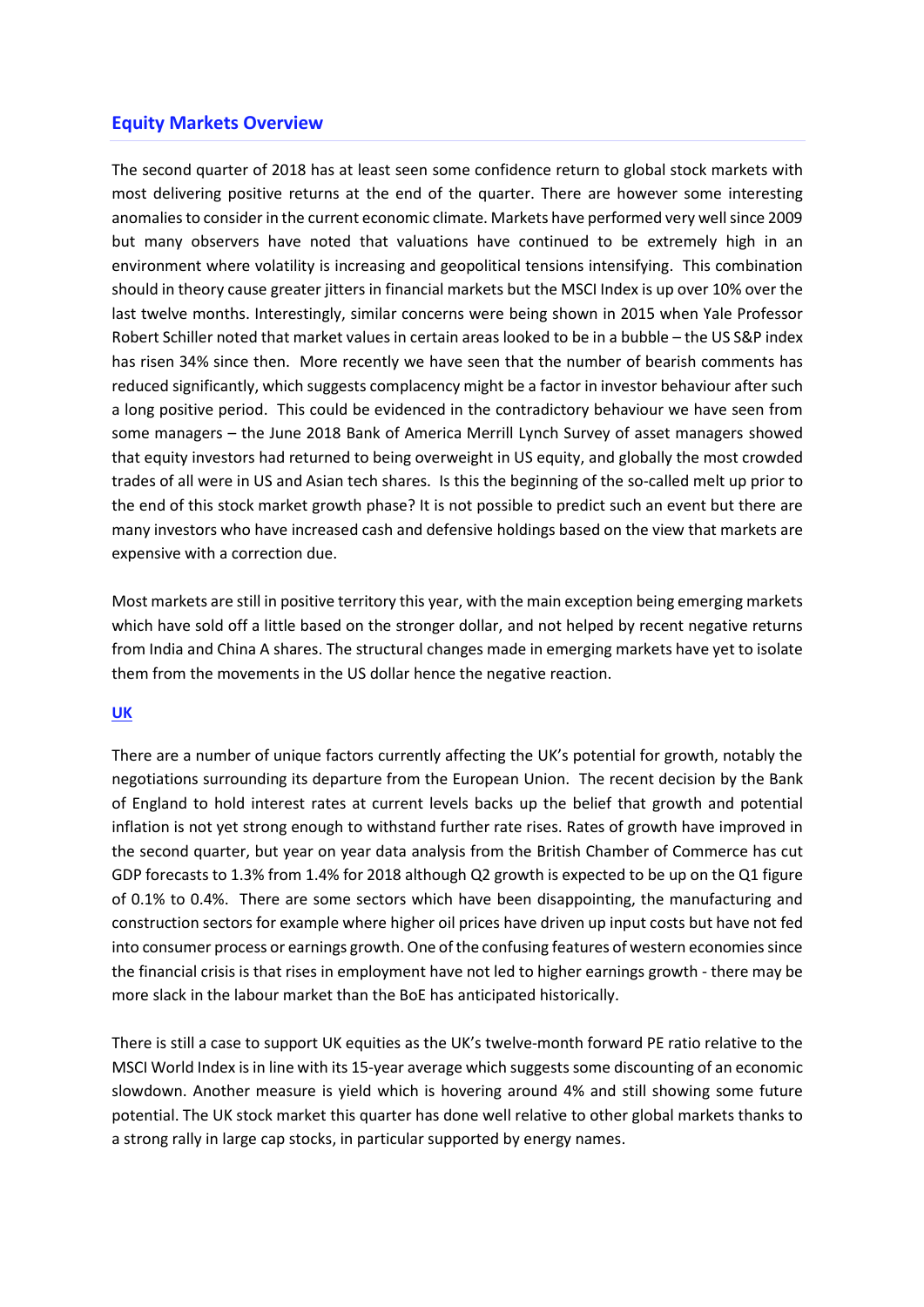We have to be somewhat cautious about the potential for the UK economy in the short term given the negotiations for Brexit, with business investment likely to be compromised. Recent consumer data and the issues on the UK high street are symptoms of this uncertainty and this is negative for the economy. Longer term attractive valuation levels and greater certainty of Brexit outcomes may well see stronger support for the market.

#### **US**

The forecasts for US economic growth remain robust at around 4% thanks in part to a healthy level of confidence in both corporate US and the consumer. Political uncertainty has reduced as markets get more used to the actions of the President and his style of communication, but there may be issues ahead with his stance on trade deals and tariffs. The central worry for company executives and economists is not the short-term disruption of economic expansion, but the steady and relentless drag on corporate earnings and spending that takes place over a number of quarters. A survey in May showed that 95% of top chief executives saw foreign trade retaliation as a moderate to serious risk. Tariffs are a complex set of factors to evaluate for a business and the true effects may only be seen some 12-18 months down the line.

Markets have been mostly resilient to such factors this year as they have focused on the continuing rise of the technology stocks and an improvement in the energy sector as the oil price and commodity prices have recovered. The NASDAQ continues to be the best performing index buoyed by the FAANG stocks that continually seem to defy valuation extremes. Recent tax cuts are now beginning to filter down to the US consumer as a number of firms start to increase wages or pay higher dividends to investors. The tax cuts, combined with a strong economy, should see S&P 500 earnings boosted by at least 20% in 2018. As a result the market, which had been trading on a relatively high PE of around 20x has fallen back to around 17.5x which is much more in line with long-term averages (this is on a current, rather than cyclically adjusted basis). Trump's personality is now influencing both policy and people. The influence of trade hawks, such as Novarro, has led to more insular policy decisions. They have egged on the President's mercantilist policies, leading to the imposition of tariffs on many products imported into the States with no distinction between countries who are friends rather than foes of the United States.

The consequent effect of the US debt mountain should not be underestimated as US government debt issuance starts to increase. The Trump administration may well need Chinese support on this meaning a trade war might bite deeper than expected.

#### **Europe**

Europe has had a more difficult quarter. It has had to face uncertainty around Brexit and also the migrant crisis which is causing tension, particularly in Germany where the coalition is struggling to find common ground. On top of this, the Italian elections and the state of their economy has been both a short and longer-term concern. The tariff battles with the US administration continue to threaten the trading prospects between the two blocks - the threat to the automotive industry is a key concern for European leaders as the US is taking a closer look at this sector.

Inflation is lower than the ECB wants it to be and this, combined with the need to not disturb what is a fragile growth picture, we are likely to see the ECB withdraw stimulus very slowly as it reduces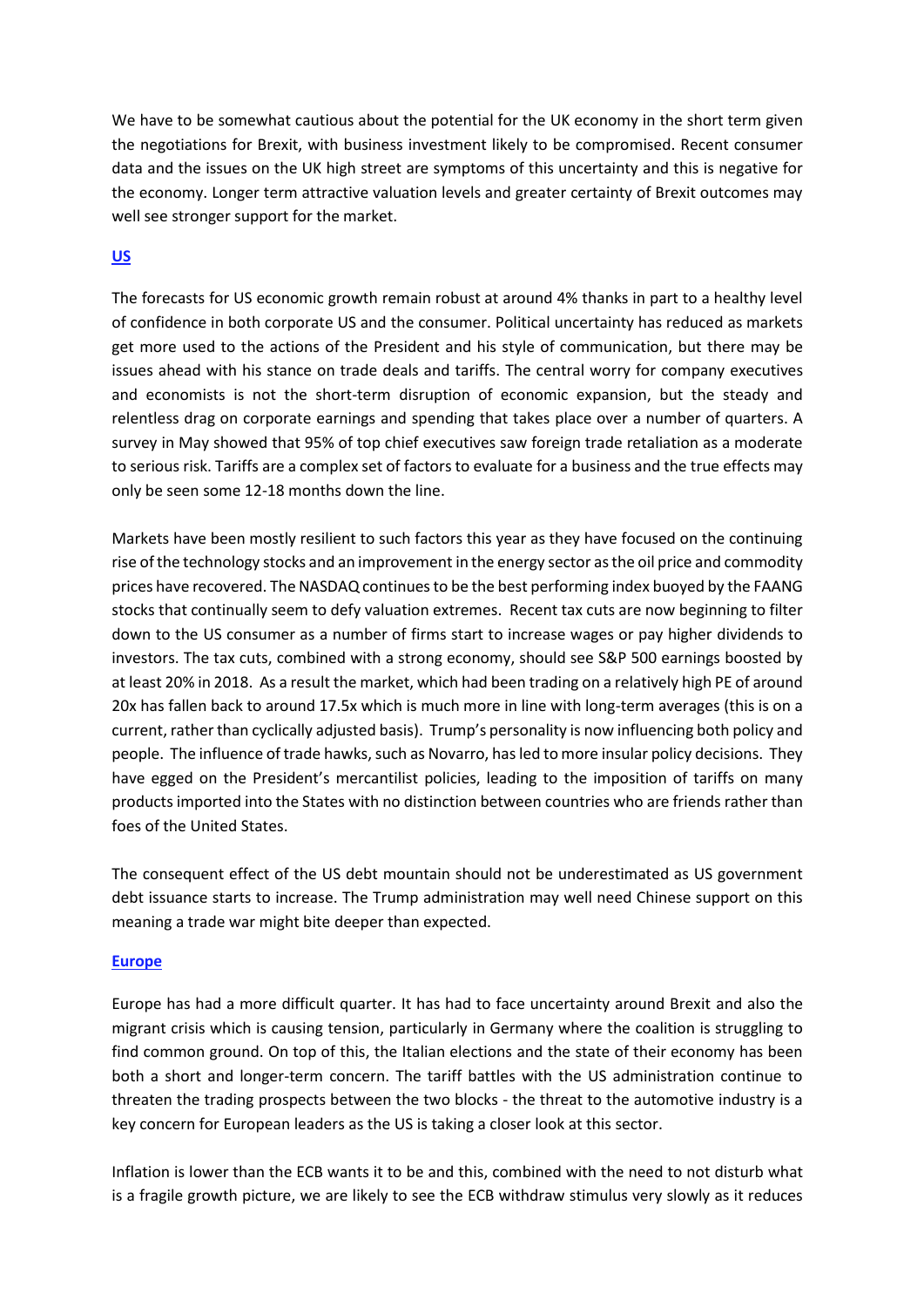its QE spending. The ECB has to be very careful because the experience of debt accumulation is very different across Europe – Germany has a zero government budget, whilst Greece has a debt to GDP ratio of 173%. At the same time Eurozone reform is also on the agenda with the French Prime Minister aiming to get a European budget agreed for the first time. The valuation levels in Europe are now more attractive but there are also signs of increasing economic weakness that investors need to be aware of, such as the fall off in exports to Asia and the UK.

There remain some positives in that domestic demand has been improving, with the European Central Bank (ECB) reporting a notable pick-up in lending data. The domestic economy has further room for improvement, but there are other headwinds that are approaching such as higher oil prices and the recent depreciation in the euro which will reduce the purchasing power of households. This is unlikely to cause a major slowdown as strong employment growth should act as a support and, for the majority of member states, fiscal policy has shifted from tightening to a small loosening, with pressure growing for even more relaxation of budget stances.

#### **Asia**

Asian markets have been weaker in the second quarter from both an economic and market perspective as foreign trade disputes have escalated, led by the US administration. Most observers are watching China as it reacts to the new threats from the US but so far it has been a 'tit for tat' process. The Chinese have in fact been courting leading global company executives, meeting with them to get an understanding for the 'one belt one road' programme whilst offering a pragmatic approach to the new trade tariff battles. The other US-led influence is the dollar and as this has strengthened it has cast a shadow over Asia and emerging markets despite the fact that most economies are more financially sound than prior to the financial crisis.

In China growth is set to soften somewhat in 2018-19 as exports ease and investment slows, and the current account surplus is projected to stabilise. Infrastructure investment, a major growth driver in recent years, is projected to slow further amid tightening monetary conditions and a more rigorous approval process for local government investment. In early 2018, consumption strengthened on the back of rising real incomes and a low unemployment rate  $-$  e-commerce sales in particular have expanded very rapidly. Producer price inflation continued to moderate and consumer price inflation remains subdued. The monetary policy stance will remain neutral with a tightening bias, as mitigating financial risks has, appropriately, become a key policy priority. Shadow banking activities are increasingly being reined in due to the extension of the macro-prudential policy framework to cover such activities, and credit growth is slowing, whilst capital outflows moderated in early 2018 following a surge and the exchange rate has stabilised.

The market has de-rated on macro concerns, but the prospect for corporate earnings in the region, certainly on a selective basis, continues to be encouraging. For example, in China consumer franchises will continue to benefit from the upgrading of consumer appliances by the Chinese middle class. Many businesses within the Greater China and Asian region benefit from the secular growth theme of technology with the region housing leading global chip makers such as Samsung, together with strong automation and robotics businesses such as Keyence and Advantech. Some domestic sectors such as healthcare will continue to see a catch-up in spending which remains low as a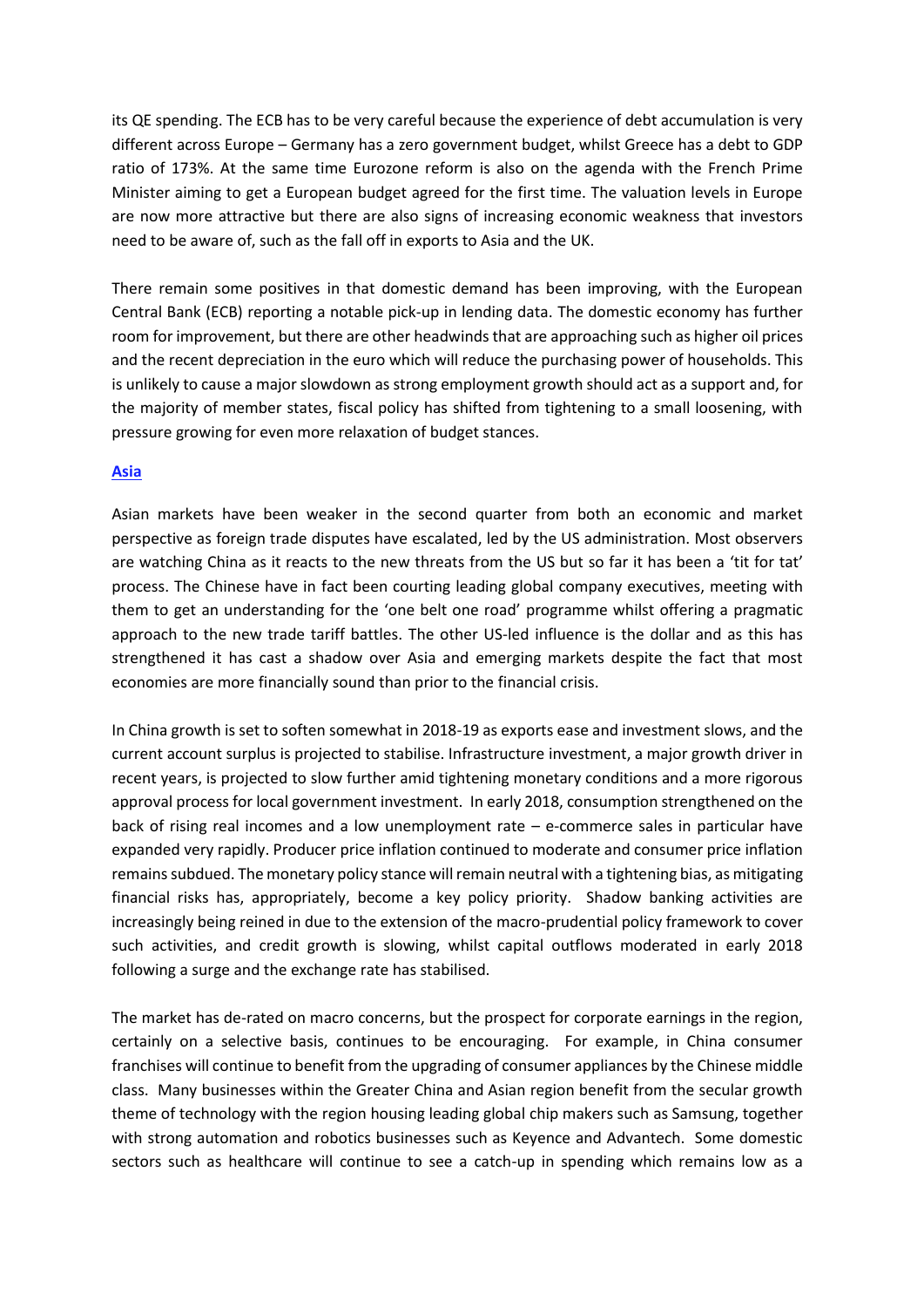percentage of GDP compared to developed markets. Growing prosperity in the region will fuel higher health spending.

Over the next 10 years the world is likely to see an increase in both populism and protectionism which is negative for the Asian economies, especially as within Asia it is hard to avoid exporting businesses as these are often global leaders in terms of quality of franchise and competitiveness. Asia remains a competitive hub for this type of business. We should not be too negative however as the longer-term demographic advantage the region has, means that the shorter term economic problems created by trade issues and currency movements will be overcome.

#### **Japan**

The Japanese economy had better than expected first quarter growth which moved it away from falling into a technical recession, but annual growth is still at a subdued 1% level. Growth is projected to remain above 1%pa through 2019. Sustained growth above Japan's estimated potential rate is projected to underpin a gradual rise in inflation to nearly 1½ per cent (excluding the impact of the consumption tax hike). The New Economic Policy Package could lead to even faster growth, although its full benefits may take longer to be realised.

Growth was expected to rebound in Q2, but data for the quarter so far signals that the improvement could be limited. Consumer confidence fell in April as a historically-low unemployment rate is failing to translate into substantive wage gains. Despite tight labour market conditions, wage growth remains sluggish and began falling in real terms to about 2½ per cent, while the ratio of job openings to applicants has risen to its highest level since 1974. With the working-age population (15-64) declining at an annual rate of 1.1% since 2013, labour shortages are becoming more severe and a number of firms are cutting back services and operating hours to cope with labour shortages. The manufacturing PMI fell to a nine-month low in May due to soft demand pressures. On the flip side, a weak yen could boost exports, therefore spurring manufacturing activity.

A tight labour market, the Bank of Japan's (BoJ) ultra-loose monetary policy and renewed fiscal support are shoring up economic growth this year but higher energy prices and weaker export growth will reduce the contribution of the external sector to overall growth. The main downside risk is an increase in geopolitical tensions, which would lead to an appreciation of the yen. Government debt relative to GDP is the highest ever recorded in the OECD area, which poses serious risks. Achieving fiscal sustainability requires a detailed consolidation programme that includes measures to control spending in the face of rapid ageing.

#### **Emerging Markets**

Emerging markets were one of the few areas that had a negative second quarter. There are a number of reasons but the main ones were related to the strength of the dollar, issues over trade between China and the US, and geopolitical uncertainty.

Emerging market assets have seen a sharp reversal in the second quarter with economic problems in Argentina and Turkey, a slowdown in Brazil following the truck drivers' strike, the prospect of a left-wing President in Mexico, fears over the Indian electoral cycle and curbs on fixed asset investment in China, together with the macro negative of a resurgent dollar, all of which have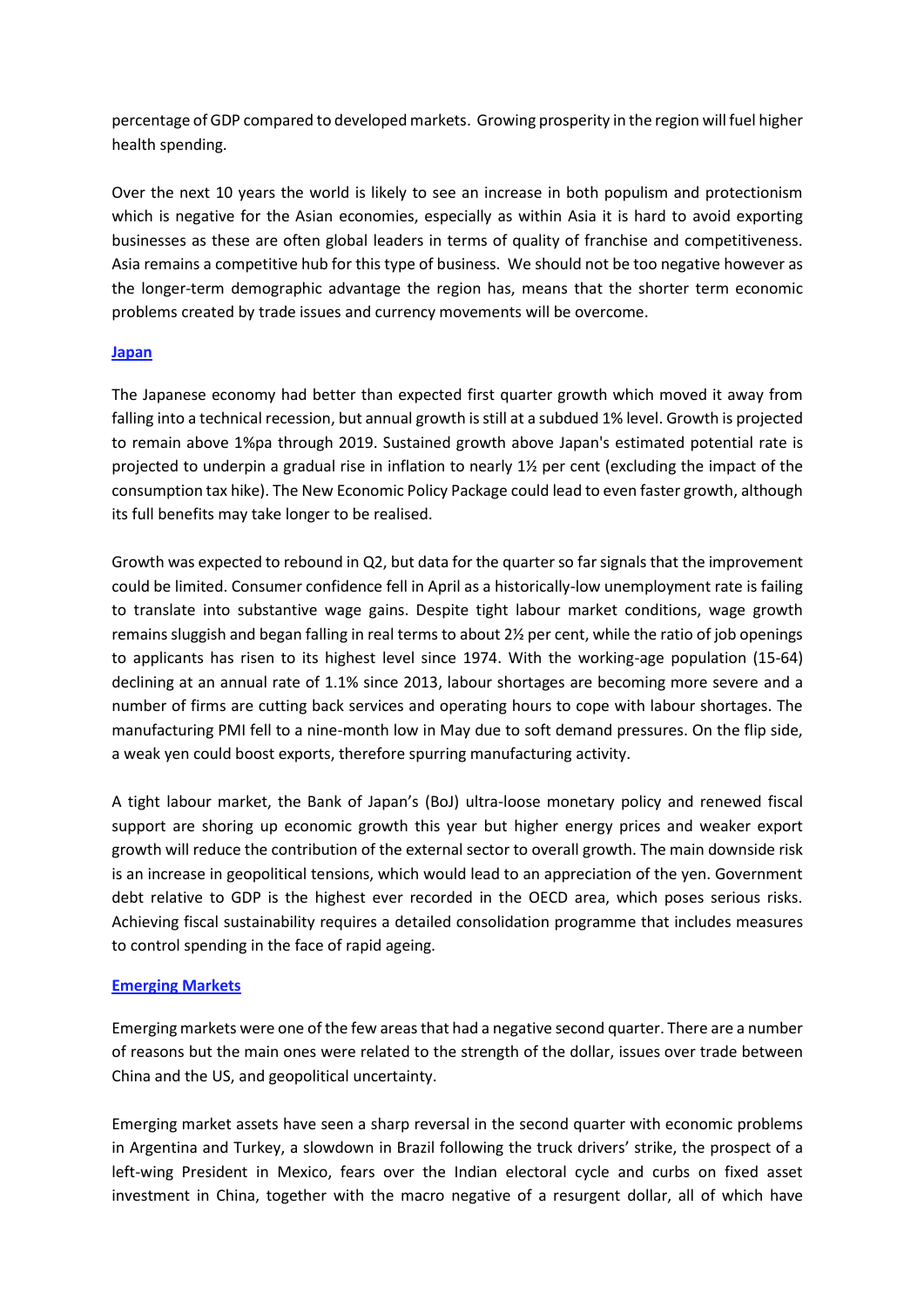provided the perfect storm for this region. The introduction of tariffs and fears of a global trade war have impacted on Asia, which has particularly strong manufacturing hubs dependent on export driven growth. The fact that Asian economies which are more export orientated have performed better than other EM assets reflects the fact that these countries do not have significant current account problems. Current account deficit countries have historically suffered the most during global liquidity scares, with the last significant event occurring during the Fed taper tantrum in 2013. A rising dollar following an unexpected tightening in US monetary policy, or a change in expectations of future rate rises, tends to be bad for all risk assets, but especially emerging markets.

Latin American markets are certainly more nervous about the US regime as they go through a period of political change with a number of elections – Columbia and Mexico have just had theirs and Brazil has elections in October. Higher US rates and a stronger dollar do affect these economies more than most; a clear example is Argentina which has just signed a \$50bn IMF package and now walks a financial tightrope. Elsewhere it is striking that tighter finances and soft commodity process have not produced the balance of payment crisis of the past.

In today's world, avoiding emerging market companies which have significant FX mismatches could be an important way to avoid serious losses if the US currency continues to strengthen. Countries at most risk from a strong US currency are those with current account deficits, with some of these also vulnerable to a rising oil price. Within Asia both Indonesia and India have seen currency weakness in the second quarter. At times of US currency strength, it is typically north Asian countries such as China, Taiwan, Korea and Singapore that perform the best.

India has struggled so far in 2018 as growth has failed to rebound quickly from the shock caused by both de-monetisation and the imposition of a nationwide GST the equivalent of VAT. These have both been disruptive in the short-term, although the effects of de-monetisation have now passed through.

Within the emerging world some companies borrow what they believe is more cheaply in US\$ debt. This has been behind the weakness in some EM corporate debt and there is no doubt at the individual company level some businesses may suffer financial stress. To avoid this it is important to rely on sound analysis by fund managers operating in this space as this is a micro rather than top down factor weighing on corporate profitability.

#### **Fixed Interest**

The conundrum for many asset allocators and defensive investors is how best to position portfolios for the various scenarios which may play out in the fixed interest market in this current environment. This is what investors have been debating for well over two years as they have anticipated a rising interest rate environment. The returns from bonds have continued to surprise as losses have been limited – in western markets this rising rate trend can be seen more obviously, but even in India recent rate rises have been activated by the central bank. The rate of increase has been small and well telegraphed by central banks, leading investors to remain sanguine and not, as some had feared, rushing to cash or alternatives to avoid the end of the so termed bond bubble. Sense suggests that a fall in rates at this point looks unlikely so there is no benefit from hanging onto medium and long dated assets particularly in the government bond sector. In fact, supply looks set to increase if, as we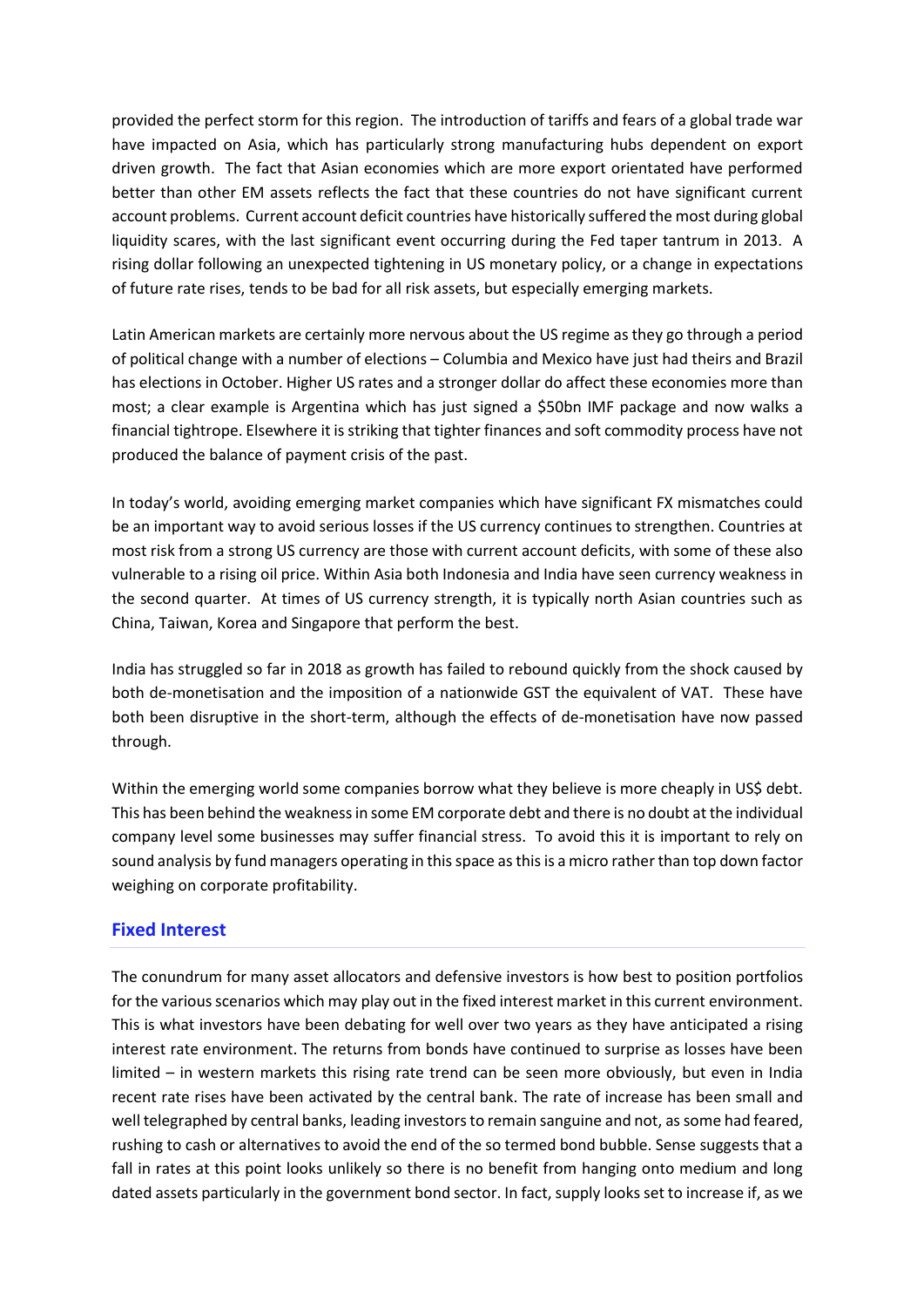expect, the US starts to fund its tax cuts and the ECB reduces its bond buying programme. At the same time however, we have been in a long period of global growth which some believe has to come to an end, despite the strength of the US economy, in which case holding secure assets like government debt continues to make sense. If, as many economists predict, we do get further rate rises in western economies then government and investment grade credit holders may well see capital losses but if rates only reach 2-3% then investors may well continue to prefer to hold these assets for their defensive characteristics – the picture remains confused.

Currently the fixed interest market seems to have good support in the form of central banks (ECB, Japan) and pension funds. There are limited defaults in higher yield assets and even emerging market debt is backed by stronger balance sheets in regions that were previously weaker. This does not mean there is a limited downside to holding these assets however – a stronger dollar has shown that emerging economies are still linked closely to its fluctuations despite having much stronger balance sheets. Debt issuance is on the increase both corporate and government as they seek to restructure longer term deals, secure cheap finance and undertake leveraged buyouts, whilst rates remain low. Almost half of US corporate debt issued this year has carried a higher risk rating of triple B plus, triple B or triple B minus with demand still high and the spread between triple A and triple B only 50 basis points. Liquidity in corporate credit is lower now than before the financial crisis with less market makers and trading desks operating.

It is also strange that in this backdrop the term premium (the calculation the US FED uses to calculate the extra compensation investors need to hold longer term assets) is currently zero – normally it would be positive at this point in the cycle. JP Morgan have calculated that the global yield curve has inverted for the first time since 2007.

There is clearly plenty to think about in this complex asset class and there are no clear-cut answers, other than that diversification as important as ever. Even with the potential for monetary tightening, some exposure to fixed interest can provide a safer haven than many other assets should stress reemerge in global markets.

#### **Property**

Although the UK commercial property asset class has fallen out of favour in recent years there continue to be sensible reasons to have an allocation in a diversified portfolio given its diversification benefits and lack of correlation to other asset classes. Whilst liquidity in open-ended funds can be an issue at pressure points, if investors recognise the stability of the yield component and are prepared to take a longer-term view, then property can be an effective element in a portfolio.

The UK commercial property market remains stable but returns have moderated versus the previous few years. The potential outcomes of the Brexit negotiations and negative connotations for the London property market in particular are leading many UK fund managers to reduce or avoid central London property, although the market continues to be supported by strong overseas demand. The area of distribution / logistics / warehouses remains popular due to the demand for last mile delivery, same day delivery, click and collect etc. but this is pushing up prices. The retail sector continues to struggle with profit warnings and financial difficulties announced from a number of high street retailers, such as Mothercare, Carpetright, Toys R Us and John Lewis, as internet shopping continues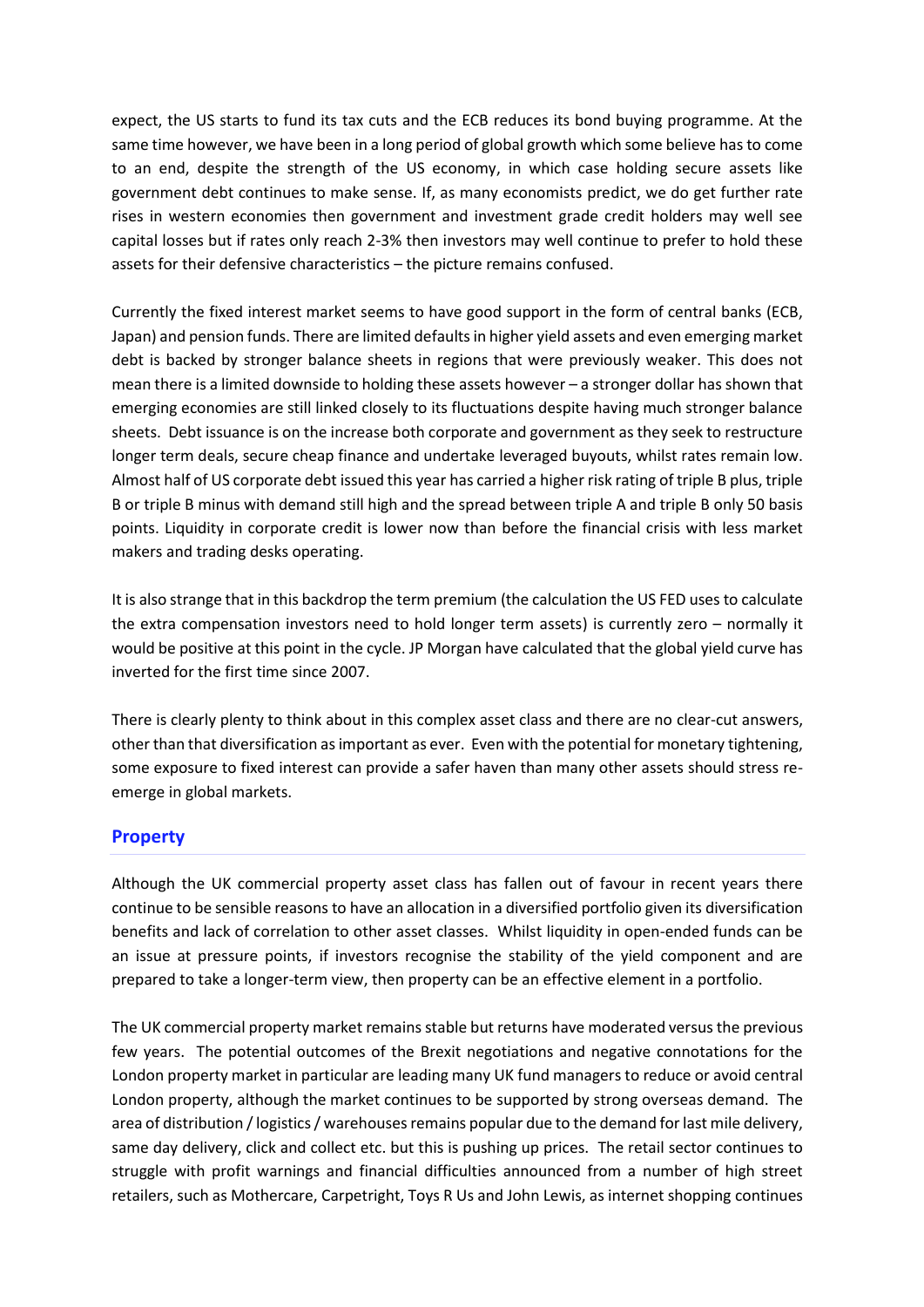to take market share, so fund managers need to be very selective in this area. Liquidity levels within commercial property funds remain above average in many cases, which is a longer-term fall-out from the EU referendum result and the subsequent investor sentiment towards the asset class, and this may continue for some time, which will impact absolute returns.

The global REIT / property securities market is sensitive to interest rate movements and is dominated by US assets within the global REIT space, therefore the path and outlook for US interest rates and US economic growth will be important influences on future returns. The fixed income market is not pricing in the same interest rate path as the Federal Reserve has forecast, so there is the potential for a negative knock-on effect to property securities/REITs should markets need to re-price.

#### **Summary**

The second quarter of 2018 has seen much larger differences in the returns from asset classes and markets than has occurred in the last couple of years. A strengthening US\$, tightening monetary policy and widening geopolitical risks have driven the winners and losers in the first half of the year. Although there have not been any major setbacks in the second quarter and markets have for the most part seen positive returns, it feels like investors have not been buoyed by the news and are not very far from their weightings at the beginning of the year. There is commentary in the financial press that the level of uncertainty warrants a more defensive outlook and that investors have perhaps become complacent signalling a potential peak in markets. This is difficult to judge although in recent weeks we have seen more concerns over the escalation of trade wars with investors starting to pull out of areas like emerging market debt, whilst most major equity markets have so far been more sanguine about the prospects of this happening.

The outlook for global growth in 2018 remains relatively benign with most estimating it at around the 4% level. June saw the US Federal Reserve raise interest rates for the seventh time since 2015, and the following day the ECB announced that it would end its €2.4tn euro bond buying programme in December. Now only the Bank of Japan is persevering with its QE programme – the extraordinarily supportive monetary backdrop that has assisted financial assets globally is now coming under some degree of pressure. This in itself is enough to explain the higher levels of volatility in markets, although it also needs to be remembered that outside of the US interest rates are still well below what would historically have been considered to be neutral levels, and even in the States they are only heading to a 'new neutral' some way below previous peaks. A less benign global liquidity regime has seen outflows over the quarter from both equity and bond funds. Overall, by the end of the year global liquidity will begin to shrink for the first time since the financial crisis.

The second half of 2018 may provide us with more indication about how robust the global economy will be in the next 12 to 18 months but looming trade disputes look to be a focus for markets as we move through the rest of the year.

**Ken Rayner & Graham O'Neill RSMR on behalf of Griffins Financial Solutions April 2018**